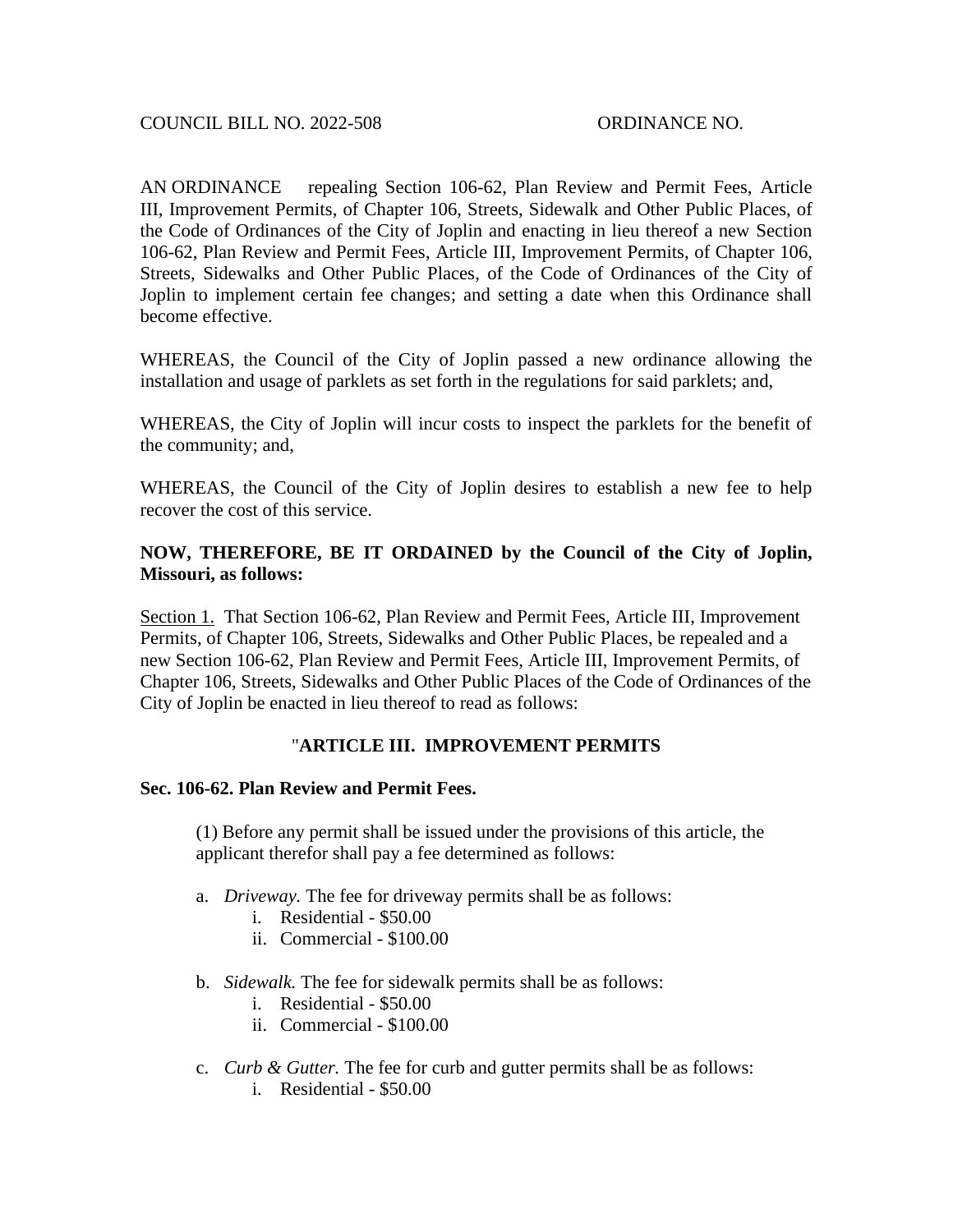Council Bill No. 2022-508 (continued)

- ii. Commercial \$100.00
- d. *Stormwater.* The fee for stormwater permits shall be as follows: i. Commercial - \$100.00

(2) *Special Event Permit.* When a special event held within the limits of the City of Joplin requires city labor and materials, the applicant therefor shall pay a fee of \$150.00 per special event.

(3) *Parklet Permit.* When a parklet permit is issued within the limits of the City of Joplin as set forth in the parklet regulations, the applicant therefor shall pay a fee of \$150.00 per parklet.

(4) *Road Closure Permit.* When a road or street within the limits of the City of Joplin requires a temporary closure for construction, utility repairs, special events or any other reason, the applicant therefor shall pay a fee of \$75.00 per road closure.

(5) *Plan Review.* Where an engineering plan review is required for any reason, fees shall be collected for such plan review as follows:

- a. *Engineering Commercial Plan Review* fee shall be .001 multiplied by the value of the project, with a maximum cap of \$2,500.00 per plan review.
	- i. The value of the project in this section shall be computed by one of the following methods and approved by the Public Works Director, but in no case shall the value of the project be less than the minimum set forth in this section.
		- a) Provided by the person applying for the permit and verified by the Public Works Director.
		- b) Calculated using the Building Valuation Data published in the Building Safety Journal each February issue (on file in the City Clerk's office) based on square footage of the project, and modified for the City of Joplin, using a multiplier of 0.87.
	- ii. The minimum value of the project shall be calculated using the Building Valuation Data published in the Building Safety Journal each February issue (on file in the City Clerk's office) based on square footage of the project, and modified for the City of Joplin, using a multiplier of .65.
- b. *Engineering Residential Subdivision Plan Review* fee shall be assessed upon the submission of a preliminary plat in the amount of \$100.00, plus \$10.00 per lot. The fee shall be paid at the time the preliminary plat is submitted and shall apply to approval of the preliminary plat and final plat, provided that the final plat includes the same area as the preliminary plat.